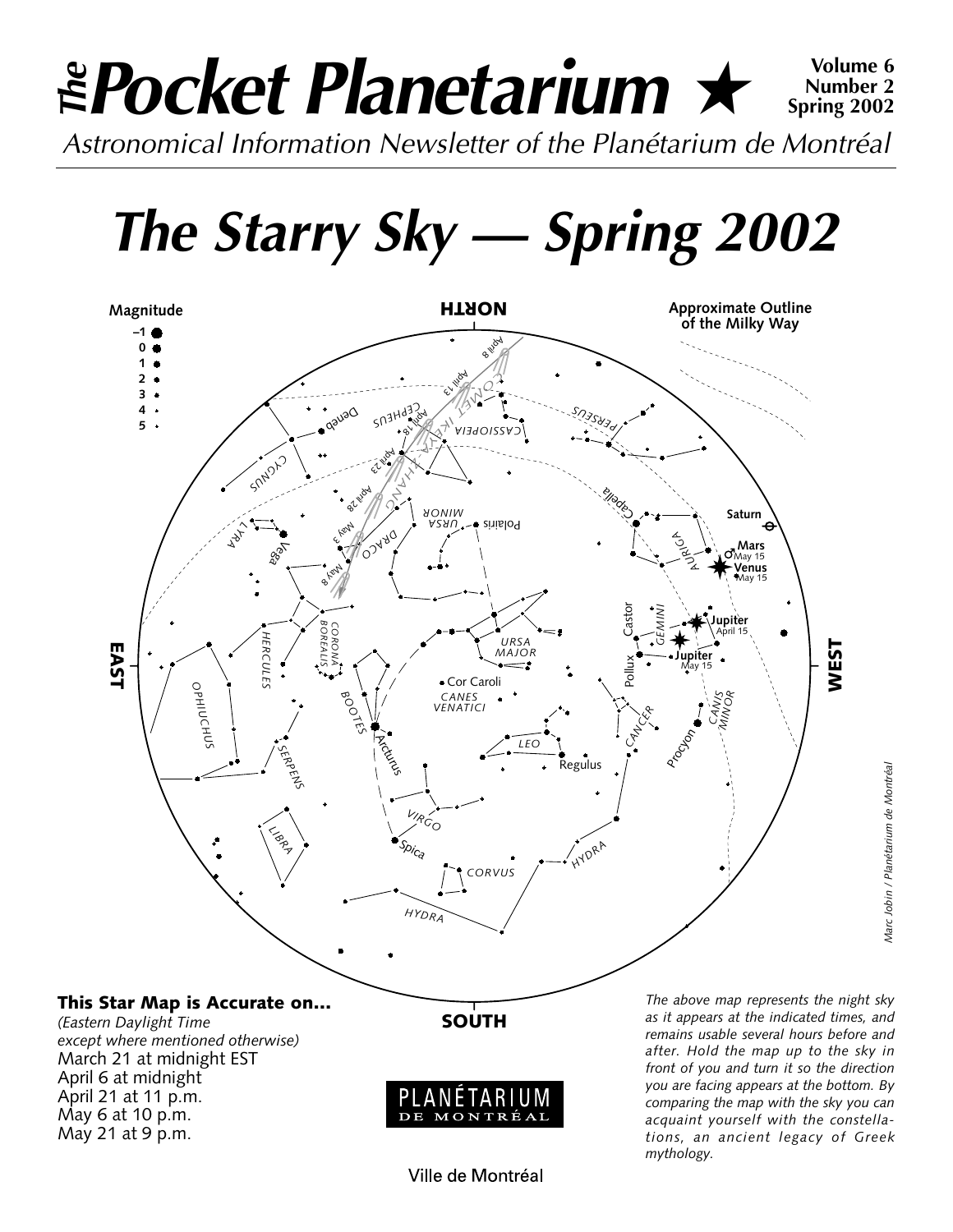# *Grand Planetary Conjunction This Spring*

*A great gathering of planets will adorn the skies of twilight this spring! In fact, for a period several weeks, all the naked-eye planets, known since antiquity, will grace the same region of sky.*

*Here, in chronological order, is how this grand celestial reunion will unfold.*

**End of March: The Prologue**  By the second half of March, the principal actors in this celestial drama will be in place. At twilight, Jupiter is already positioned high in the southwest. Lower, and to the right, Saturn is visible after the sky darkens; lower still, Mars is quite faint but distinguishable nonetheless, under a dark sky. Finally, during the second half of the month, brilliant Venus emerges above the horizon and appears progressively higher in the twilight.

All the planets fall, more-orless, along an imaginary line, called the ecliptic, which disappears beneath the western horizon at a 45 degree angle. Note how, over the following weeks, the gap between Saturn, Mars and Venus narrows from evening to evening.

#### **Mid-April: Enter Mercury**

There is just one member left to complete the troop: Mercury the closest planet to the Sun is never far from the glare of our star,

which makes it hard to observe. But **as of April 16,** Mercury vaults above the western horizon. In just a few nights, it becomes easy to



spot at twilight, along with the other four planets previously mentioned. It is situated to the lower

right of Venus. Mercury will only be easy to see for about three weeks, and will be brighter at the start of this period than at the end.

The crescent Moon will appear to the left of Venus on the evening of April 14, near Mars on the 15th and above Saturn on the 16th.

Finally, **on April 18,** the Moon appears near Jupiter: The crowning moment occurs that evening, about 45 minutes after sunset. At a glance, you'll be witness to a scene that extends from the Earth beneath your feet, all the way to Saturn, nearly one-and-a-half billion kilometers away, with the Moon, Mercury, Venus, Mars and Jupiter in between.

#### **Early May: A Succession of Conjunctions**

Over the first fifteen days of May, events quicken: A series of conjunctions demonstrate how rapidly the planets move with respect to each other.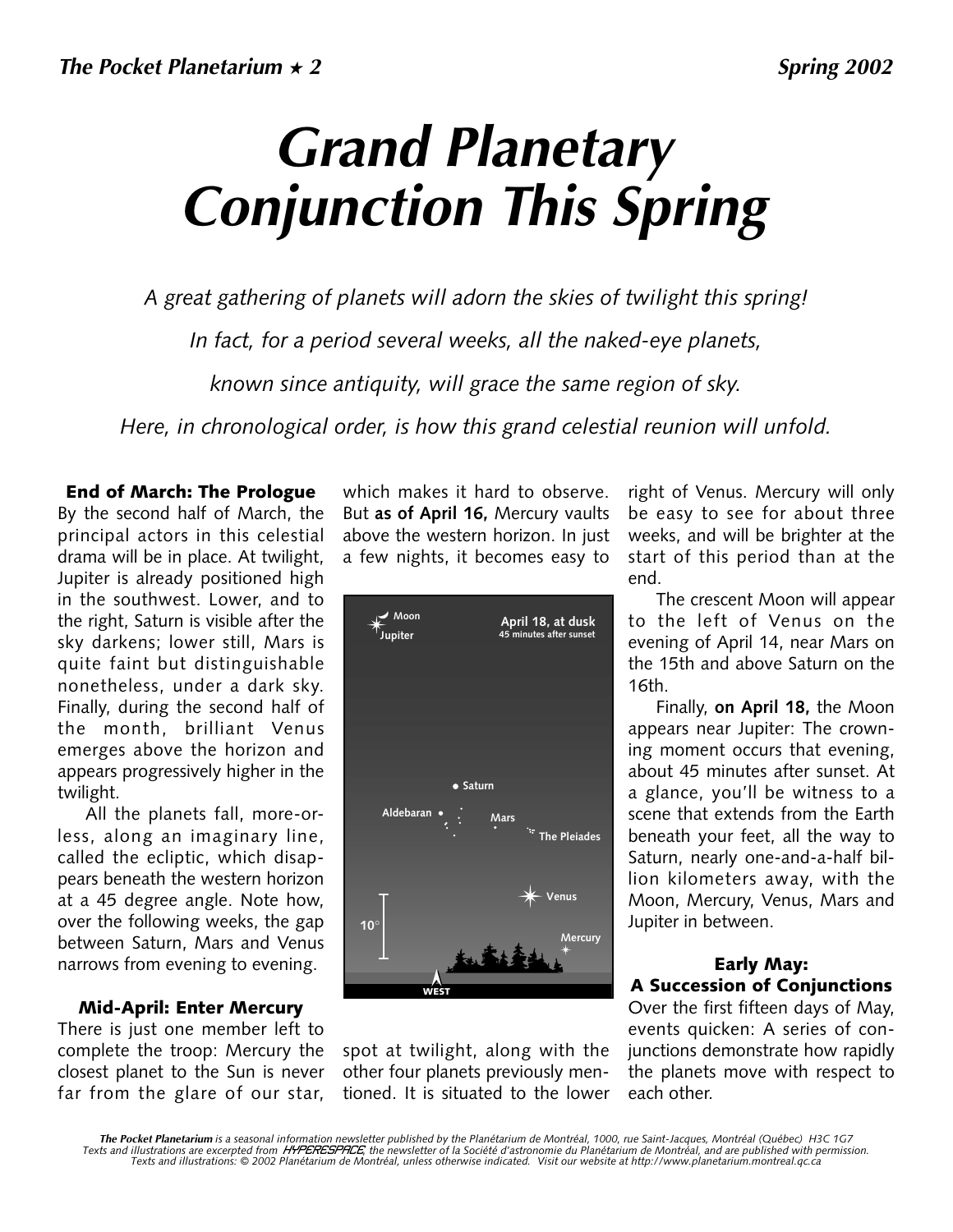**On May 4,** Mars catches up to, and passes, Saturn: At this point, the Red Planet appears about 2 degrees north of the Ringed World. **On the evening of May 5,** dazzling Venus joins Saturn and Mars: The trio forms an almost perfect equilateral triangle with Mars at the apex and Venus and Saturn at the base.

**On May 7,** Venus is less than 3 degrees north of Saturn and comes "hazardously" close to Mars. **On May 10,** Venus and Mars are in conjunction: Scarcely one third of a degree separates the two planets, but Mars is considerably fainter than Venus, and harder to see in the twilight.

#### **Mid-May: Last Chance**

**The evening of May 13,** about 45 minutes after sunset, a thin crescent Moon hovers above the west-northwestern horizon, just to the left of Mercury… In fact, it's so close to the horizon (about 3 degrees) that you'll need ideal conditions, and an unobscured horizon, in order to see them. Binoculars might be necessary.

However, **the following evening, May 14,** the crescent Moon will be easier to see. This will also be your last chance to see all the naked-eye planets in one fell swoop: Mercury is already hard to see and will be lost in the glow of twilight over the following



evenings. The same for Saturn which also disappears in the twilight during mid-May.

#### **Early June: The Conclusion**

During this period, as the evenings progress, Venus continues to climb above the horizon while Jupiter closes in. The two brightest planets meet **on June 3,** with Venus just a degree-and-a-half north of Jupiter. One could say they appear like two staring eyes in the deepening blue of twilight!



**On June 12,** a thin crescent Moon appears just two-and-a-half degrees to the right of Jupiter. By the following evening, June 13, the Moon has moved, and appears suspended 2 degrees to the upper left of Venus.

Mars disappears, in turn, during the second week of June, fol-



lowed by Jupiter a few days later. Finally, only Venus is left behind to illuminate the twilight. The great planetary conjunction of spring 2002 has ended.  $\star$ 

Research, text and illustrations: **Marc Jobin** Translation: **Louie Bernstein**

#### **Advice for observing the conjunction**

Much of the action takes place close to the western horizon: You'll need ideal conditions and an unobstructed horizon, clear of trees and buildings, to see all the planets. An elevated place to observe from is a definite advantage.

### **Events to note**

The **spring equinox** occurs on March 20 at 14:16 EST and the **summer solstice** on June 21 at 09:24 EDT. Spring will last 92 d 18 h 08 min.

**Eastern daylight time** begins on April 7 at 02:00 — clocks move ahead one hour.